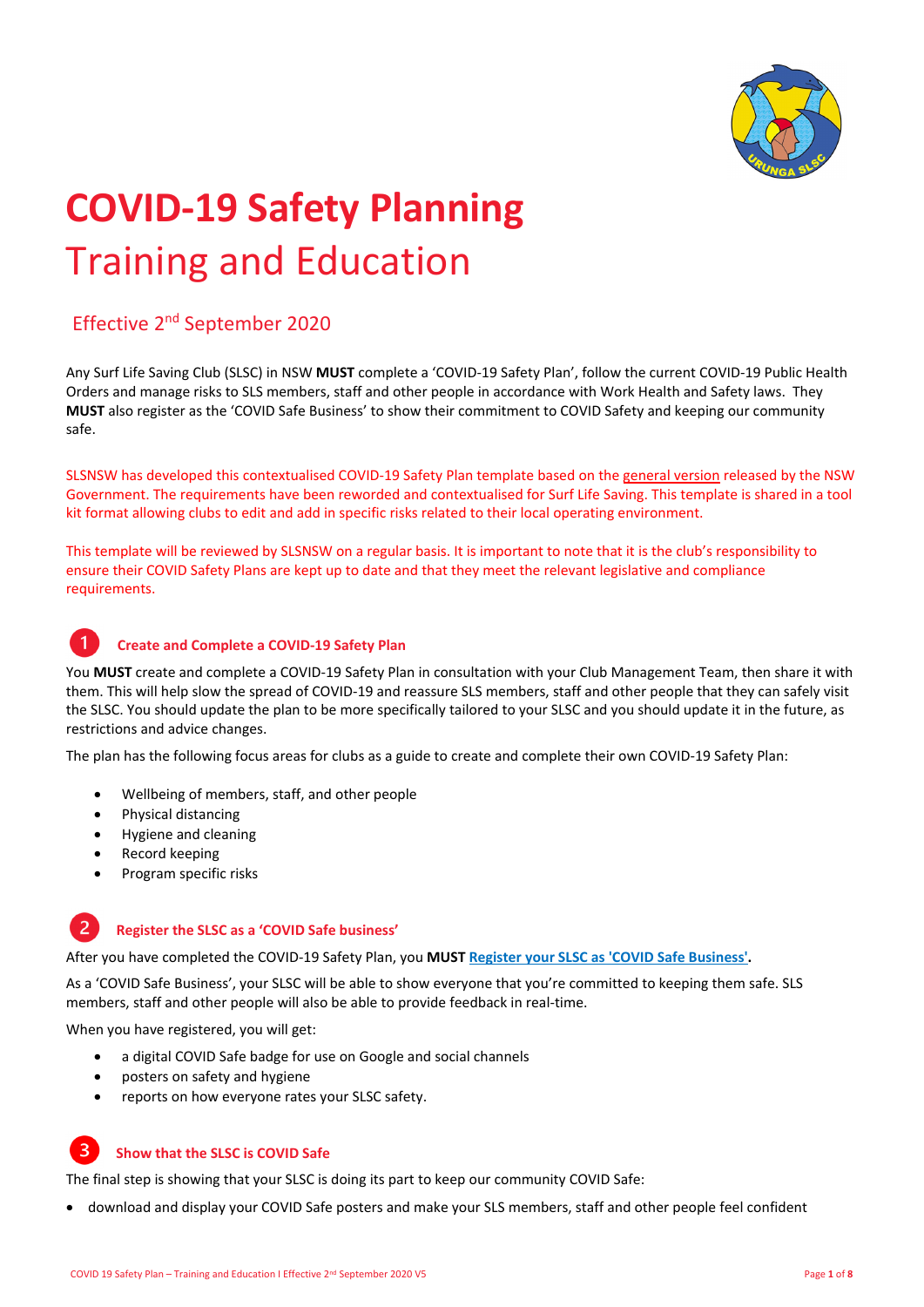- share your completed COVID‐19 Safety Plan with your SLS Club Management Team, staff and members to ensure their wellbeing
- display your COVID Safe badge on your digital and social channels such as Facebook and Google Maps
- train SLS members and staff to act in a COVID Safe way
- keep your plan up-to-date when there are changes to the rules.

## **COVID‐19 Safety Plan**

| <b>Surf Life Saving Club details</b> |                                                                         |
|--------------------------------------|-------------------------------------------------------------------------|
| <b>Surf Life Saving Club:</b>        | URUNGA SLSC                                                             |
| <b>Plan completed by:</b>            | JIM MCCULLAGH - CLUB CAPTAIN/COVID SAFETY COORDINATOR                   |
| Plan approved by:                    | MICK DOUGHERTY - PRESIDENT. GARRY HOWE - TREASURER/TRAINING COORDINATOR |
| <b>Plan effective:</b>               | Monday 7 <sup>th</sup> September, 2020                                  |

#### **Requirements for SLSC**

Requirements for your SLSC and the actions you will put in place to keep your SLS members, staff and other people safe.

**Note**: The pre‐populated action items are suggestions only, you should review them and determine what is relevant and applicable to your local operating environment/program area.

| <b>Requirements</b>                                                                                                                                                                                                                                           | <b>Actions</b>                                                                                                                                                                                                                                                                                                                                                                                                                                                                                                                                                                                           |  |
|---------------------------------------------------------------------------------------------------------------------------------------------------------------------------------------------------------------------------------------------------------------|----------------------------------------------------------------------------------------------------------------------------------------------------------------------------------------------------------------------------------------------------------------------------------------------------------------------------------------------------------------------------------------------------------------------------------------------------------------------------------------------------------------------------------------------------------------------------------------------------------|--|
| Wellbeing of SLS members, staff and other people                                                                                                                                                                                                              |                                                                                                                                                                                                                                                                                                                                                                                                                                                                                                                                                                                                          |  |
| Members are asked not to attend to any Surf Life Saving related<br>activities if they have been near an identified hotspot or are a close<br>contact of someone who has been at near a hotspot.                                                               | Ensure this requirement is clearly communicated to members<br>$\bullet$<br>Ensure members are aware that the NSW Government has<br>$\bullet$<br>implemented restrictions on those who have been in Victoria to<br>assist containing this and may introduce further restrictions for<br>those who have travelled through NSW hotspots.                                                                                                                                                                                                                                                                    |  |
| Communicate regularly with SLS members, staff and other<br>people to remind everyone that they should not come to the SLSC<br>if unwell with respiratory symptoms or fever. Encourage testing of<br>anyone with symptoms in line with advice from NSW Health. | Create a communications plan that includes a schedule of<br>$\bullet$<br>communications as well as the appropriate communication<br>tools, e.g., social media, email, SMS, SurfGuard<br>Regularly update and refer members to your SLSC or SLSNSW<br>$\bullet$<br>COVID-19 updates webpage-have their messaging align.<br>Include a small reference and hyperlink to this with any club<br>$\bullet$<br>newsletters to avoid over-saturation of COVID-19 messages<br>and only draw more attention to the webpages when<br>significant changes have been made, e.g., following NSW<br>Government updates. |  |
| Display conditions of entry (website, social media, venue entry).<br>Consider displaying the maximum number of people allowed in<br>each room/space shown online and at a clear place of entry.                                                               | Determine how many people can safely be within each club<br>$\qquad \qquad \bullet$<br>room, the club itself and designated areas.<br>Display conditions of entry at all club entry points as well as on<br>$\bullet$<br>club websites and social media pages, e.g., in social media and<br>webpage banners.<br>Make it clear where club entry points are before members<br>$\bullet$<br>arrive, e.g., by displaying them on webpages and social media<br>accounts<br>Display signs at entrances and exits to rooms or designated<br>spaces with the maximum safe capacity for that space or room        |  |
| Encourage members to wear a face mask:<br>if it is hard to maintain 1.5 metres of physical distance from<br>others                                                                                                                                            | Encourage wearing a facemask in ongoing communication to<br>$\bullet$<br>reduce community transmission                                                                                                                                                                                                                                                                                                                                                                                                                                                                                                   |  |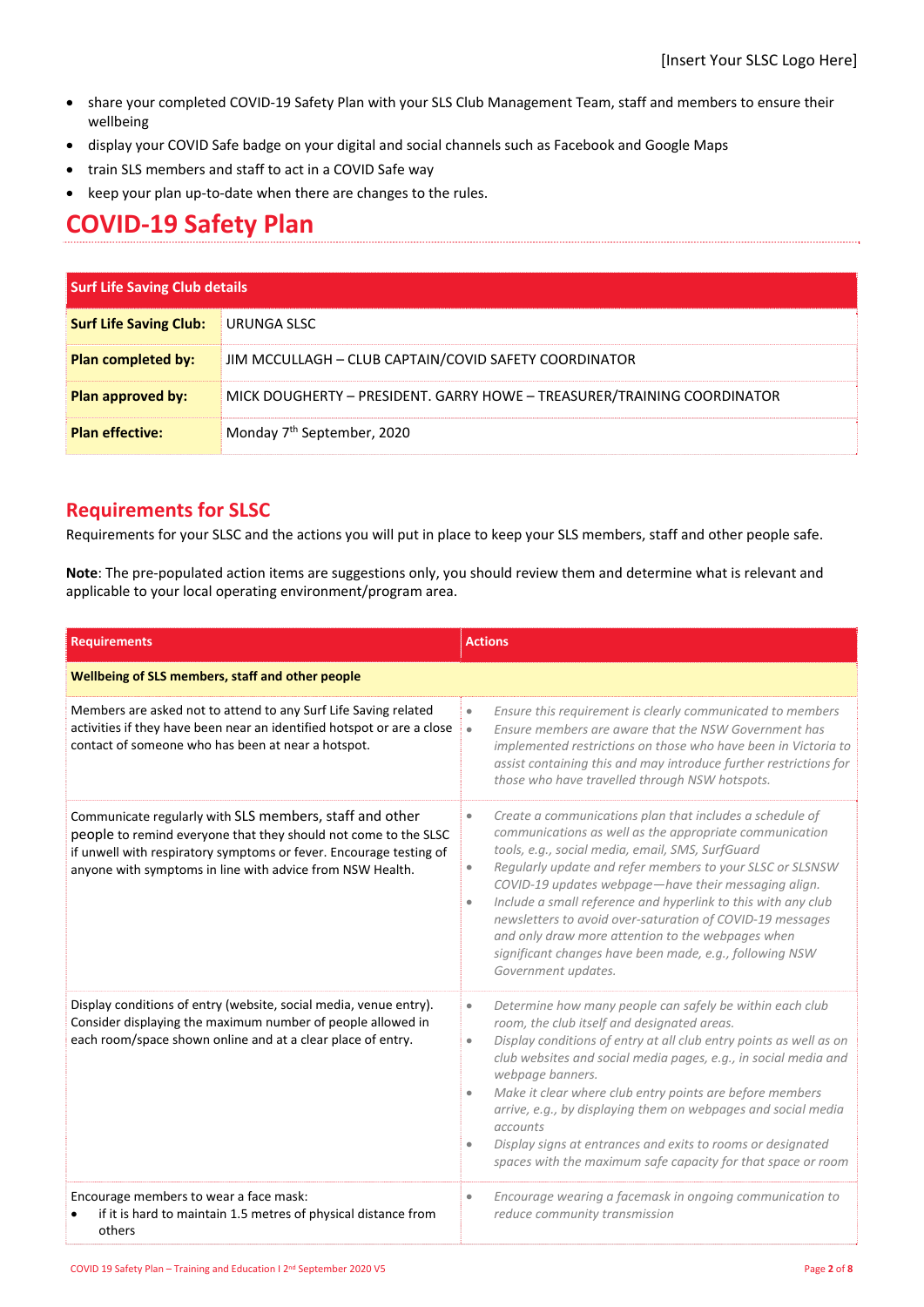| on public transport<br>in indoor venues with a higher risk of transmission, where<br>$\bullet$<br>practical<br>if working in cafes, restaurants, pubs and clubs and other<br>$\bullet$<br>venues with a higher risk of transmission.                                                                                                                       | Refer members to the NSW Government webpage on<br>$\bullet$<br>facemasks for more information on the different types of<br>masks, why wear a mask, as well as how and when to wear<br>one. (https://www.nsw.gov.au/covid-19/face-masks)<br>Remind members that a mask is not a substitute for good hand<br>$\bullet$<br>hygiene and physical distancing                                                                                                                                                                                                                                                                                                                   |
|------------------------------------------------------------------------------------------------------------------------------------------------------------------------------------------------------------------------------------------------------------------------------------------------------------------------------------------------------------|---------------------------------------------------------------------------------------------------------------------------------------------------------------------------------------------------------------------------------------------------------------------------------------------------------------------------------------------------------------------------------------------------------------------------------------------------------------------------------------------------------------------------------------------------------------------------------------------------------------------------------------------------------------------------|
| Ensure COVID-19 Safety Plans are in place, where relevant, for:<br>Gymnasiums<br>Indoor recreation facilities<br>$\bullet$<br>Major recreation facilities<br>$\bullet$<br>Restaurants, bars and cafes, kiosks and canteens<br>$\bullet$<br>Swimming pools.                                                                                                 | Complete program and facility specific COVID-19 Safety Plans<br>$\bullet$<br>Review COVID-19 Safety Plans on a weekly basis in consultation<br>$\bullet$<br>with the appointed COVID Safe Coordinator and key members.<br>Have NSW Health posters on mental health posted around the<br>$\bullet$<br>club and include links to the NSW Health videos on the club<br>website where possible                                                                                                                                                                                                                                                                                |
| Ensure processes are in place to exclude people if they have<br>attended any of the reported case locations listed on the NSW<br>Health website (nsw.gov.au/covid-19/latestnews-and-updates).                                                                                                                                                              | Closely monitor the information on the NSW Health Website<br>$\bullet$<br>Communicate with members that any person who has<br>$\bullet$<br>attended any of the reported locations listed on the NSW<br>Health Website may not attend SLS activities and locations.<br>Clearly communicate the SLS organisation's position on this<br>$\bullet$<br>matter.                                                                                                                                                                                                                                                                                                                 |
| Exclude SLS members, staff and other people who are unwell.                                                                                                                                                                                                                                                                                                | Display signage with large font and/or images at entry points<br>$\bullet$<br>requesting those who are unwell not to enter the building or<br>designated space and participate in activities.<br>Communicate on club webpages and through social media<br>$\bullet$<br>channels that people who are unwell should not attend or<br>participant in SLS activities.<br>Screen members, staff and other people upon entry with non-<br>$\bullet$<br>contact infrared forehead thermometers for signs of fever<br>(temperature greater than 37.5°C)                                                                                                                           |
| If hiring out areas of your SLSC, consult with the clients to address<br>these requirements to understand what measures may already be<br>in place.                                                                                                                                                                                                        | Provide a copy of your COVID Safety Plan to anyone hiring a<br>$\bullet$<br>club venue<br>Consult with the clients to address these requirements to<br>$\bullet$<br>understand what measures may already be in place on a case-<br>by-case basis.<br>Have clients sign a declaration that includes how they will<br>$\bullet$<br>address COVID-19 safety measures and that they understand<br>measures already in place.                                                                                                                                                                                                                                                  |
| Make SLSC staff (where applicable) aware of their leave<br>entitlements if they are sick or required to self-isolate.                                                                                                                                                                                                                                      | Communicate leave entitlements internally to the relevant staff<br>$\bullet$<br>members by the Board of Management.                                                                                                                                                                                                                                                                                                                                                                                                                                                                                                                                                       |
| Provide SLS members, staff and others with information and<br>training on COVID-19, including when to get tested, physical<br>distancing and cleaning, and how to manage a sick person or victim.                                                                                                                                                          | Refer people to COVID-19: What It Is, How to Prevent Spread<br>$\bullet$<br>online awareness course (Est. Duration 5-7 minutes) created by<br><b>SLSA eLearning provider eTrainu</b><br>Refer people to the eLearning course for COVID-19 infection<br>$\bullet$<br>control training (Est. Duration 30 minutes) created in<br>partnership by The NSW Department of Health and Aspen<br>Medical.<br>Refer people to the NSW Health public COVID-19 Clinics and<br>$\bullet$<br>free COVID-19 GP Respiratory Clinics in NSW.<br>Recommend testing if someone has a fever, cough, sore throat<br>$\bullet$<br>or shortness of breath and meets the current testing criteria. |
| <b>Physical Distancing</b>                                                                                                                                                                                                                                                                                                                                 |                                                                                                                                                                                                                                                                                                                                                                                                                                                                                                                                                                                                                                                                           |
| Assess the safe capacity of communal facilities (one person per 4<br>square metres of space), such as offices, meeting or training rooms,<br>showers, change rooms and lockers. Display signs at entrances with<br>the maximum safe capacity for that space or room and have<br>strategies in place to reduce crowding and promote physical<br>distancing. | Measure the square footage of a room or designated training<br>$\bullet$<br>space and calculate its safe capacity by allocating one person<br>per 4 square meters<br>Restrict access to showers, change rooms and to reduce the<br>$\bullet$<br>risk of infection as unable to maintain regular cleaning in these<br>areas.<br>Communicate with members that they should shower and<br>$\bullet$<br>change at their personal residence                                                                                                                                                                                                                                    |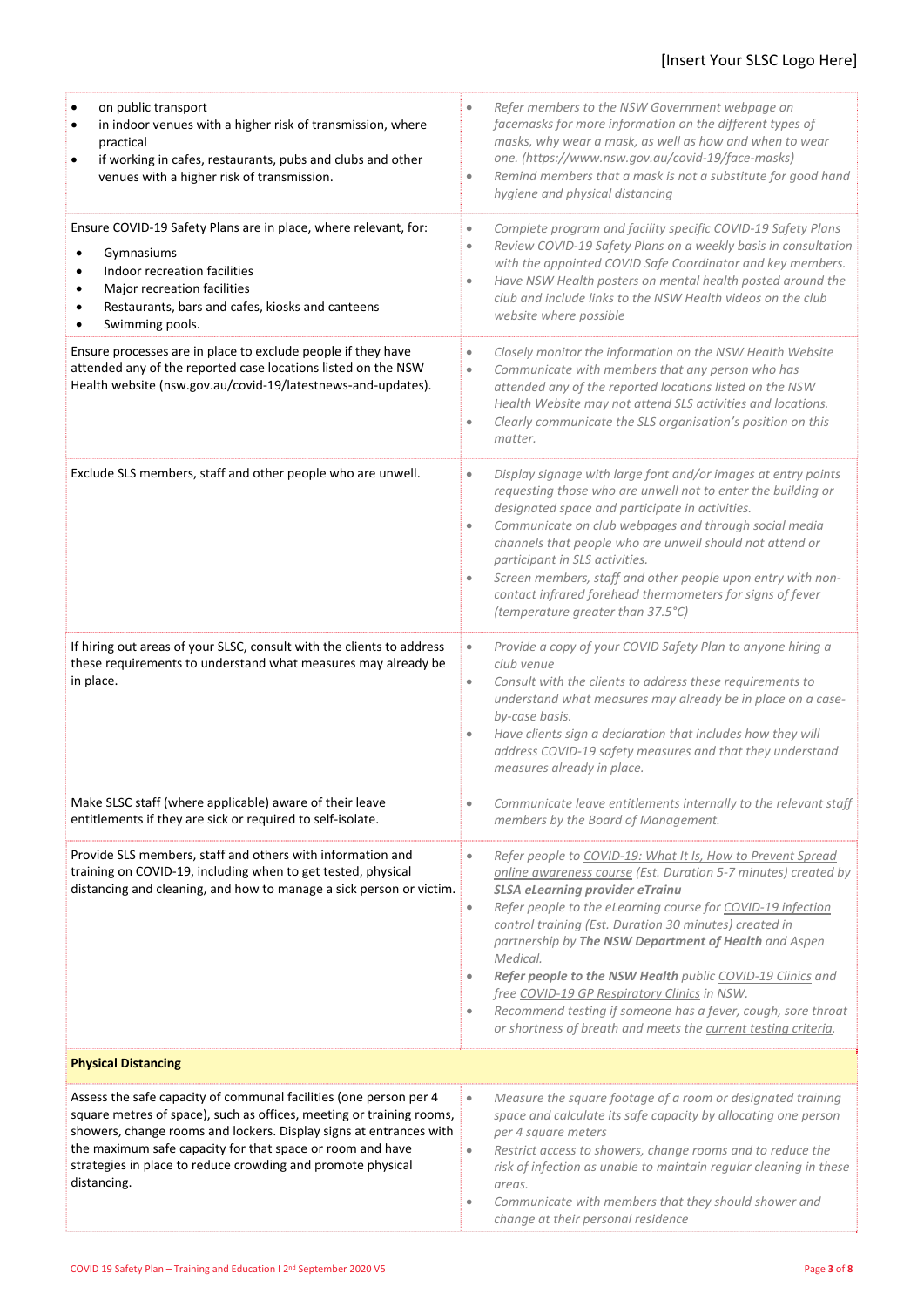|                                                                                                                                                                                                                                                                                                                                                                                                                                                                                                                                                 | Include links to the NSW Health videos on the club website<br>$\bullet$<br>where possible, e.g., physical distancing                                                                                                                                                                                                                                                                                                                                                                                                                                                                                                                                                                         |
|-------------------------------------------------------------------------------------------------------------------------------------------------------------------------------------------------------------------------------------------------------------------------------------------------------------------------------------------------------------------------------------------------------------------------------------------------------------------------------------------------------------------------------------------------|----------------------------------------------------------------------------------------------------------------------------------------------------------------------------------------------------------------------------------------------------------------------------------------------------------------------------------------------------------------------------------------------------------------------------------------------------------------------------------------------------------------------------------------------------------------------------------------------------------------------------------------------------------------------------------------------|
| Capacity must not exceed one customer per 4 square metres of<br>space.                                                                                                                                                                                                                                                                                                                                                                                                                                                                          | Count customers as they enter and leave the premises<br>$\bullet$<br>Move or remove seating and tables as required to comply with<br>۰<br>physical distancing<br>Have table and seating arrangements laid out to separate<br>$\bullet$<br>different groups of people and disperse them throughout the<br>area/facility<br>Have a maximum seating arrangement for a group of up to 20<br>$\bullet$<br>people at the one table in a food or drink area within the limits<br>of a safe area capacity (One person per 4 square meters of<br>space)                                                                                                                                               |
| Consider strategies encouraging people to take breaks outside,<br>where practical in sufficiently shaded areas, or warm sheltered<br>areas.                                                                                                                                                                                                                                                                                                                                                                                                     | Communicate on club webpages and through social media<br>$\bullet$<br>channels that members should take breaks outside when<br>possible in sufficiently shaded areas, or warm sheltered areas.<br>Place signage with large font and/or images in break areas<br>$\bullet$<br>outside where practicable to indicate that they are a good<br>place to take a break while social distancing                                                                                                                                                                                                                                                                                                     |
| Ensure gym, sport, recreation or any other classes, or sport<br>activities, have no more than 20 participants, plus the instructor<br>and any assistants, per space and comply with one person per 4<br>square metres of space. E.g., no more than 20 junior participants<br>plus a coach, water safety personnel or age manager.<br>There may be multiple classes in a room if there is sufficient space<br>to accommodate this and the classes remain separate. Ensure<br>participants maintain 1.5 metres physical distance where practical. | Restrict gym entry to up to 20 members if the space safely<br>$\bullet$<br>allows within the limits of a safe area capacity (One person per<br>4 square meters of space)<br>Communicate on club webpages and through social media<br>$\bullet$<br>channels the safe capacity limits of the club gym and<br>conditions of gym entry.<br>Update gymnasium form templates available on SLS Members<br>$\bullet$<br>Area Document Library (WHS) to align with new COVID-19<br>restrictions.                                                                                                                                                                                                      |
| Ensure the number of people in a facility does not exceed one<br>person per 4 square metres of space (including staff, members and<br>spectators) to a maximum of 500 people.                                                                                                                                                                                                                                                                                                                                                                   | Communicate on club webpages and through social media<br>$\bullet$<br>channels the maximum number of people allowed in a club at<br>any one time<br>Where possible through electronic means, restrict the number<br>$\bullet$<br>of people allowed to enter the club to the safe area capacity<br>(One person per 4 square meters of space)                                                                                                                                                                                                                                                                                                                                                  |
| Have strategies in place to prevent parents, participants and/or<br>spectators from co-mingling between groups.                                                                                                                                                                                                                                                                                                                                                                                                                                 | Use signage, tape on the flow or other visual communication<br>۰<br>tools to designate areas for participants and spectators, as well<br>as how they move through the spaces to avoid co-mingling,<br>e.g., create pathways lines on the floor or with flags to guide<br>people along a pathway to or from areas<br>Communicate on club webpages and through social media<br>$\bullet$<br>channels areas for spectators to gather safely as well as how<br>they should move between places to avoid gatherings and<br>maintain safe physical distancing, e.g, advise spectators<br>where and how is best to park and congregate before, during<br>and after a surf sports or training event. |
| Have strategies in place to manage gatherings that may occur<br>immediately outside the premises or after an activity has finished.<br>Such as with drop off and pick up zones or staggered start/finish<br>times.                                                                                                                                                                                                                                                                                                                              | Have markings or signage in place to designate directions of<br>$\bullet$<br>pedestrian traffic on the ground and at eye level<br>Have signage with large font and/or images to indicate pick up<br>$\bullet$<br>and drop off zones, and no-gathering zones within and around<br>the surf club-include this information in any communications<br>Stagger start and finish times of SLS activities to prevent<br>$\bullet$<br>crowding at entries, exits and drop off or pick up points.<br>Remind members of the 'get in, get active and get out'<br>$\bullet$                                                                                                                               |
| Implement and take reasonable steps for children and young<br>person's activities and recreation, to ensure parents supervising or<br>supporting children are physically distancing.                                                                                                                                                                                                                                                                                                                                                            | Use signage, tape on the flow or other visual communication<br>$\bullet$<br>tools to designate areas for junior activities and their parent<br>spectators, as well as how they move through the spaces to<br>avoid co-mingling, e.g., create pathways lines on the floor or<br>with flags to guide people along a pathway to or from areas<br>Make announcements over loudhailers or loudspeakers                                                                                                                                                                                                                                                                                            |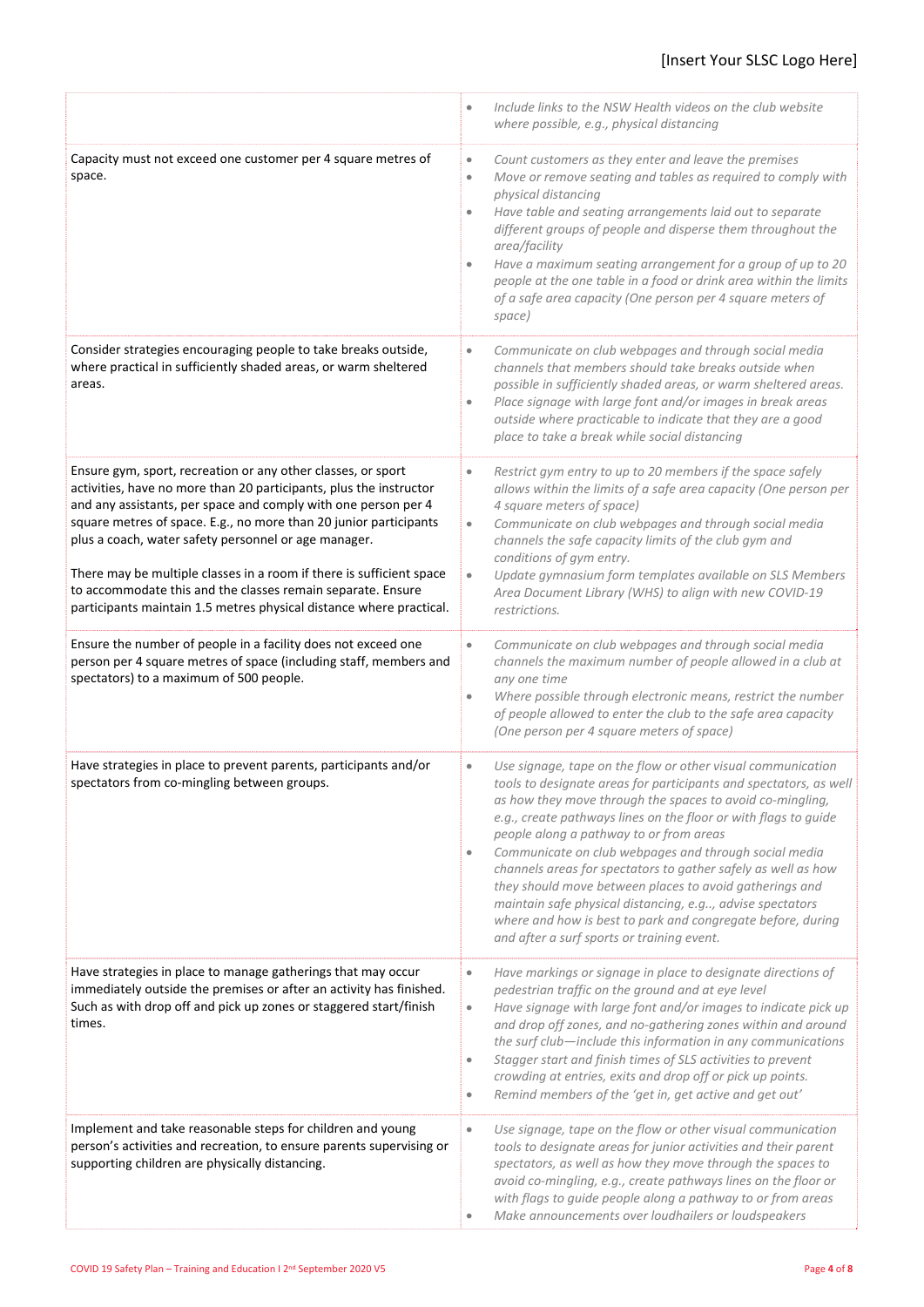|                                                                                                                                                                              | Communicate on club webpages and through social media<br>$\bullet$<br>channels areas for spectators to gather safely as well as how<br>they should move between places to avoid gatherings and<br>maintain safe physical distancing, e.g, advise spectators<br>where and how is best to park and congregate before, during<br>and after a surf sports or training event.                                                                                   |
|------------------------------------------------------------------------------------------------------------------------------------------------------------------------------|------------------------------------------------------------------------------------------------------------------------------------------------------------------------------------------------------------------------------------------------------------------------------------------------------------------------------------------------------------------------------------------------------------------------------------------------------------|
| Manage delivery times to minimise the number of vehicles and<br>people in loading dock areas. Designate a space where they can<br>carry out their duties at a safe distance. | Designate a space where they can carry out their duties at a<br>$\bullet$<br>safe distance.<br>Stagger drop-off and pick-up times of deliveries to prevent<br>$\bullet$<br>crowding at entries, exits and drop off or pick up points.                                                                                                                                                                                                                      |
| Most lifts can safely take 2 to 4 people providing people can stand<br>apart; display signs near lifts to advise and recommend physical<br>distancing.                       | Display signs near lifts to advise and recommend physical<br>$\bullet$<br>distancing                                                                                                                                                                                                                                                                                                                                                                       |
| Move or block access to equipment to support 1.5 metres of<br>physical distance between people.                                                                              | Move or block access to equipment to support 1.5 metres of<br>$\bullet$<br>physical distance between people.                                                                                                                                                                                                                                                                                                                                               |
| Move or remove seating and tables as required to comply with<br>physical distancing. Alcohol can only be consumed by seated<br>customers.                                    | Restrict people entering or standing around in spaces without<br>$\bullet$<br>designated seating that complies with physical distancing<br>Display signage with large font and/or images that alcohol<br>$\bullet$<br>may only be consumed by seated customers                                                                                                                                                                                             |
| Provide visual aids above hand wash basins to support effective<br>physical distancing, e.g., NSW Government Posters                                                         | Place government posters where appropriate at areas with<br>$\bullet$<br>hand washing and sanitation facilities as well as at entries and<br>exits to area.<br>Include links to the NSW Health videos on the club website<br>$\bullet$<br>where possible, e.g., good hygiene starts here                                                                                                                                                                   |
| Put plans and systems in place to monitor and control the numbers<br>of SLS members, staff and other people on site at any given time to<br>allow for physical distancing.   | Ask all staff, volunteers, participants, contractors and other<br>$\bullet$<br>people to provide a record of their name and a mobile number<br>or email address to support COVID-19 tracing before entering<br>the building if this information is not captured through<br>electronic lock systems<br>Schedule training times and group sizes to alternate days, e.g.,<br>$\bullet$<br>Nippers from 4-5 and ski training from 4.30-5.30.                   |
| Reduce crowding wherever possible and promote physical<br>distancing with markers on the floor, including where people are<br>asked to queue.                                | Place markers on the floor where appropriate, to guide the<br>$\bullet$<br>flow of pedestrian traffic and inform people where and how to<br>queue 1.5 m apart from each other if required, e.g., outside<br>cafes, BBQs, registration areas<br>Have clear and simple signposts at a height for both adults and<br>$\bullet$<br>children to see and/or read<br>Encourage members to use BBQ, café and canteen facilities for<br>$\bullet$<br>take away only |
| Review regular SLSC deliveries and request contactless delivery and<br>invoicing where practical.                                                                            | Speak with contractors and other companies about their<br>$\bullet$<br>delivery options for staggered delivery time arrangements<br>Have invoices sent electronically<br>$\bullet$                                                                                                                                                                                                                                                                         |
| Use flexible working arrangements where possible, such as working<br>from home, other locations, or working early or late nights to<br>reduce peak periods.                  | Support, encourage and use videoconferencing where possible<br>$\bullet$<br>Stagger start and finish times<br>$\bullet$<br>Have alternating work teams if cannot work from home or<br>$\bullet$<br>other locations                                                                                                                                                                                                                                         |
| Use telephone or video platforms for essential meetings where<br>practical.                                                                                                  | Schedule club committee and any other meetings via Zoom or<br>$\bullet$<br>Microsoft Teams when sharing documents or screens is<br>required.<br>Arrange teleconferences to avoid physical contact<br>$\bullet$                                                                                                                                                                                                                                             |
| Where practical, stagger the use of communal facilities. Strongly<br>encourage everyone to shower/change at home where possible.                                             | Place closed signs at shower and change room facility entry<br>$\bullet$<br>points.<br>Restrict access to communal showers and change rooms.<br>$\bullet$<br>Stagger bathroom breaks for training participants<br>$\bullet$                                                                                                                                                                                                                                |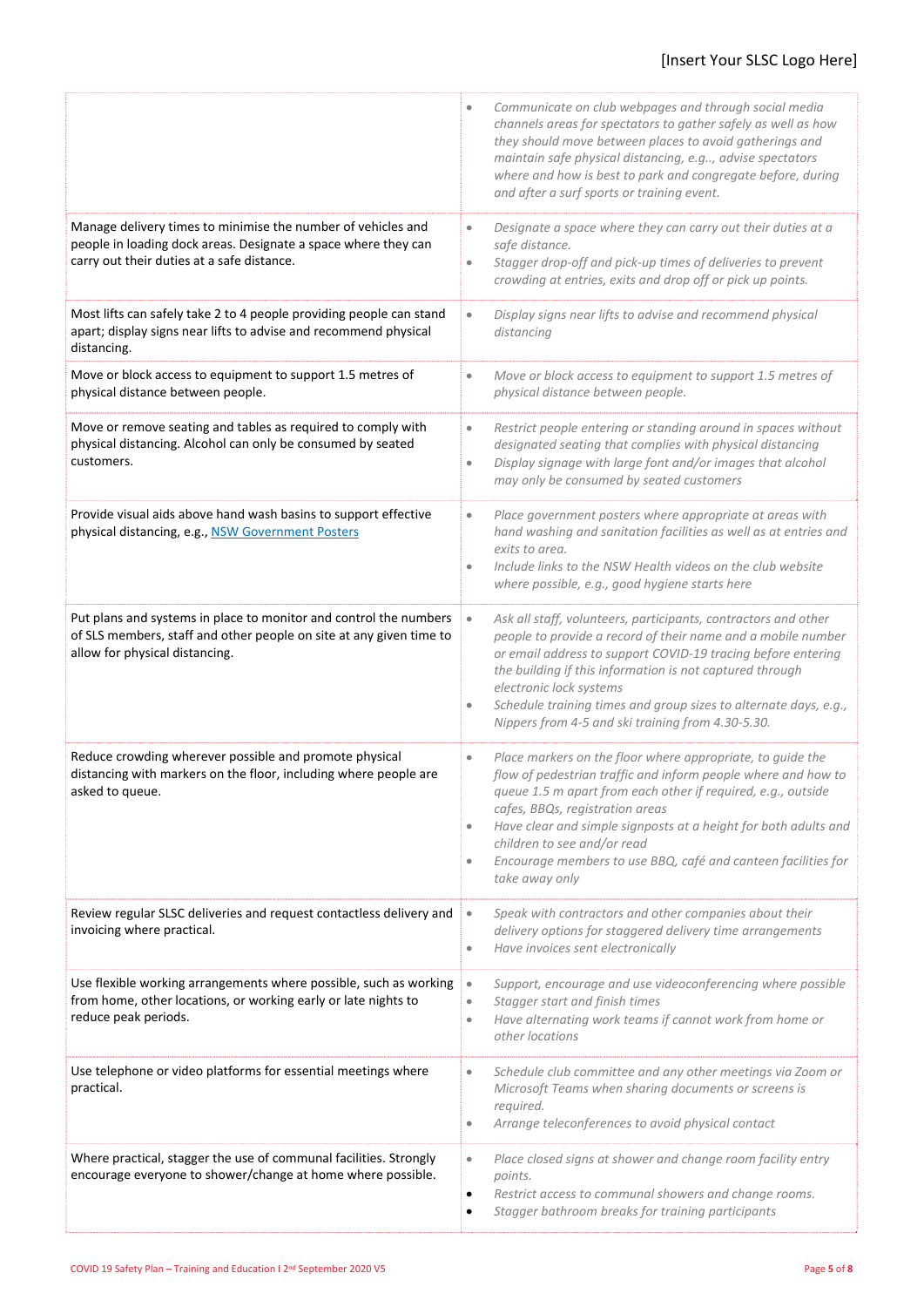| <b>Hygiene and Cleaning</b>                                                                                                                                                                                                                                          |                                                                                                                                                                                                                                                                                                                                                                       |
|----------------------------------------------------------------------------------------------------------------------------------------------------------------------------------------------------------------------------------------------------------------------|-----------------------------------------------------------------------------------------------------------------------------------------------------------------------------------------------------------------------------------------------------------------------------------------------------------------------------------------------------------------------|
| Adopt good hand hygiene practices.                                                                                                                                                                                                                                   | Clean your hands as per recommendations from NSW Health -<br>$\bullet$<br>shown in their posters (6 steps, 20 seconds).<br>Wash hands before and after touching things<br>$\bullet$<br>Avoid sharing frequently touched items<br>$\bullet$                                                                                                                            |
| Avoid shared food and drinks.                                                                                                                                                                                                                                        | Do not permit catering with shared food and drink options<br>$\bullet$<br>Encourage member to bring their own food and drinks, e.g.,<br>$\bullet$<br>bring your own water bottle, do not schedule BBQs with shared<br>equipment and sauces<br>Provide single use, environmentally friendly cutlery, plates and<br>$\bullet$<br>cups                                   |
| Clean cutlery and tableware with detergent and hot water, or with<br>a commercial grade dishwasher if available.                                                                                                                                                     | Clean cutlery and tableware with detergent and hot water, or<br>$\bullet$<br>with a commercial grade dishwasher if available.                                                                                                                                                                                                                                         |
| Clean frequently used indoor hard surface areas, including<br>children's play areas, at least daily; first with detergent and water,<br>and then disinfect. Clean frequently touched areas and surfaces,<br>including in communal facilities, several times per day. | Clean first with detergent and water, and then use a<br>$\bullet$<br>disinfectant.<br>Clean frequently used indoor hard surface areas, including<br>$\bullet$<br>children's play areas daily, e.g., after peak-use time or between<br>staggered entry times<br>Clean frequently touched areas and surfaces several times per<br>$\bullet$<br>day, e.g., door handles. |
| Disinfectant solutions need to be maintained at an appropriate<br>strength and used in accordance with the manufacturers'<br>instructions.                                                                                                                           | Follow manufacturer's instructions for disinfectant solutions<br>$\bullet$                                                                                                                                                                                                                                                                                            |
| Encourage contactless payment options.                                                                                                                                                                                                                               | Use the SLS Payment Gateway for online transactions (apply to<br>$\bullet$<br>use with Form F079 on SLSA IT Helpdesk)<br>Encourage the use of the online membership joining webpage<br>$\bullet$<br>and the SLS Members Area to renew membership                                                                                                                      |
| Encourage everyone to bring their own water bottle, sunscreen,<br>sweat towels, exercise mats and equipment.                                                                                                                                                         | Communicate on club webpages and through social media<br>$\bullet$<br>channels areas for everyone to bring their own water bottle,<br>sweat towels, exercise mats and equipment                                                                                                                                                                                       |
| Ensure bathrooms are well stocked with hand soap and paper<br>towels.                                                                                                                                                                                                | Frequently restock bathrooms with hand soap and paper<br>towels.<br>Have an air dryer installed in bathroom to reduce the need for<br>$\bullet$<br>paper towel deliveries                                                                                                                                                                                             |
| Ensure processes are in place to clean or launder shared clothing<br>items after use, such as wetsuits, rash shirts and caps used for<br>training or water safety as well as PPE for IRB crews.                                                                      | Have procedures in place to separate clean and used clothing<br>$\bullet$<br>items, as well as safe access to them<br>Frequently clean lifejackets<br>$\bullet$<br>Use dingle-use PPE or thoroughly clean PPE before and after<br>$\bullet$<br>use while wearing gloves                                                                                               |
| Have hand washing facilities or alcohol-based hand sanitiser at key<br>points around the site, such as entry and exit points and meal<br>areas. Hand sanitiser may not work well if hands are visibly dirty.                                                         | Have hand washing facilities or alcohol-based hand sanitiser at<br>$\bullet$<br>entry and exit points and meal areas                                                                                                                                                                                                                                                  |
| Ensure there is accessible detergent/disinfectant and gloves for<br>people to use, should they wish.                                                                                                                                                                 | Have disinfectant and gloves close to entry and exit points and<br>$\bullet$<br>meal areas for people to use should they wish                                                                                                                                                                                                                                         |
| Provide visual aids above hand wash basins to support effective<br>hand washing, e.g., NSW Government Posters                                                                                                                                                        | Post the NSW Government Posters around the club as per their<br>$\bullet$<br>recommendations,<br>Handwash and hand rub posters above every handwashing<br>$\qquad \qquad \bullet$<br>facility<br>Physical distance and mental health posters at every entry and<br>$\bullet$<br>exit point                                                                            |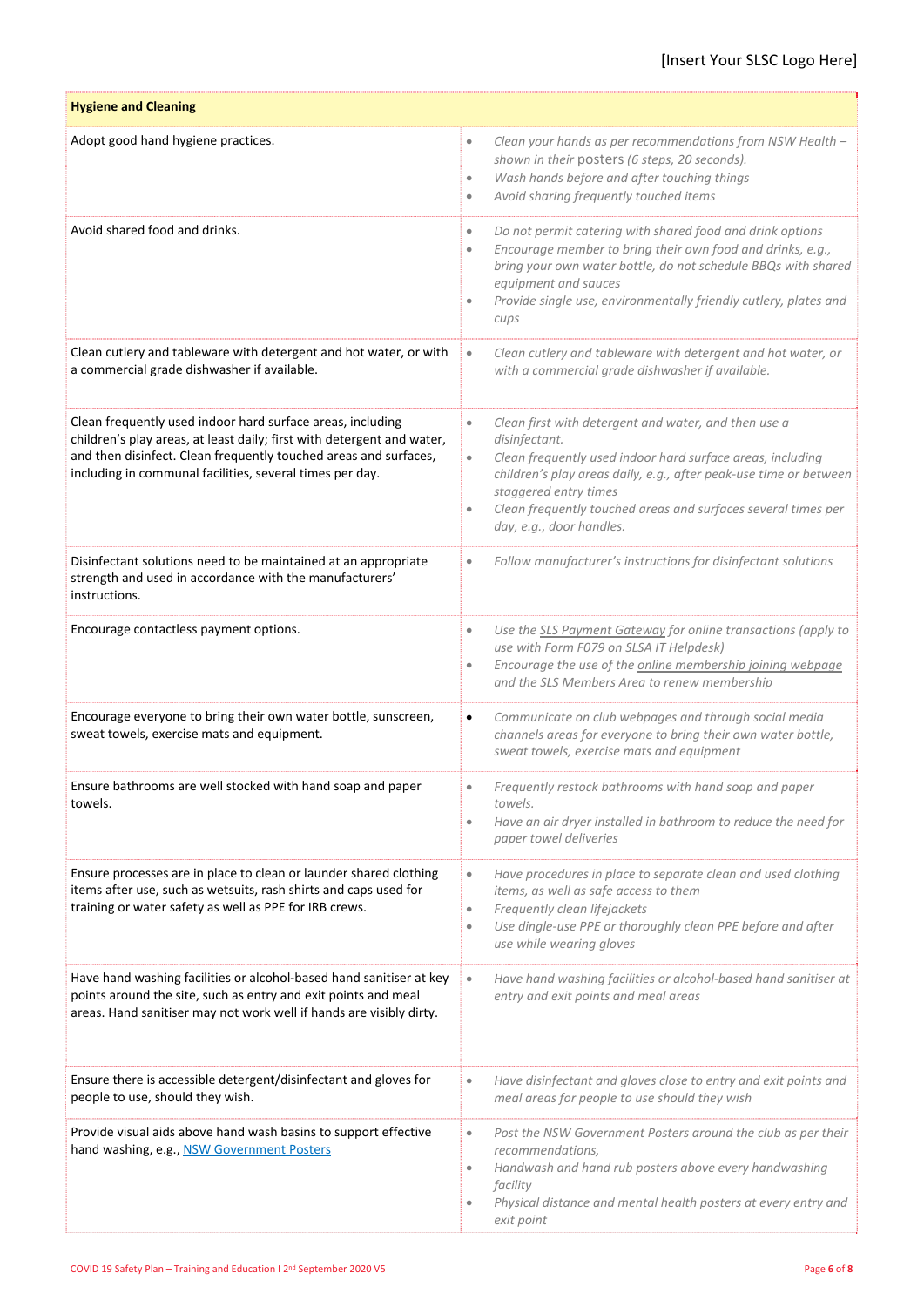#### [Insert Your SLSC Logo Here]

|                                                                                                                                                                                                                                                                                                                                                                                                                                                                                                                                                                              | include links to the NSW Health videos on the club website<br>$\bullet$<br>where possible, e.g., good hygiene starts here                                                                                                                                                                                                                                                            |
|------------------------------------------------------------------------------------------------------------------------------------------------------------------------------------------------------------------------------------------------------------------------------------------------------------------------------------------------------------------------------------------------------------------------------------------------------------------------------------------------------------------------------------------------------------------------------|--------------------------------------------------------------------------------------------------------------------------------------------------------------------------------------------------------------------------------------------------------------------------------------------------------------------------------------------------------------------------------------|
| Reduce sharing of equipment (including SLS equipment, hire<br>equipment, tools and machinery used at the SLSC) where practical<br>and ensure these are cleaned with detergent and disinfectant<br>between use.                                                                                                                                                                                                                                                                                                                                                               | Communicate on club webpages and through social media<br>$\bullet$<br>channels areas for everyone to bring their own equipment<br>where possible<br>Clean any equipment before and after use while wearing<br>$\bullet$<br>gloves                                                                                                                                                    |
| SLS members and staff are to wear gloves when cleaning and wash<br>hands thoroughly before and after with soap and water.                                                                                                                                                                                                                                                                                                                                                                                                                                                    | SLS members are required to wear gloves and other PPE whilst<br>$\bullet$<br>carrying out cleaning duties.                                                                                                                                                                                                                                                                           |
| Where reasonably practical, consider methods to avoid the shared<br>use of items, such as pens and pencils, tools or workstations.                                                                                                                                                                                                                                                                                                                                                                                                                                           | Provide clearing wipes next to items that must be shared so<br>$\bullet$<br>they can be regularly wiped down<br>Communicate on club webpages and through social media<br>$\bullet$<br>channels areas for everyone to bring their own stationary,<br>avoid sharing items, and distancing any work stations to<br>comply with physical distancing requirements                         |
| <b>Record keeping</b>                                                                                                                                                                                                                                                                                                                                                                                                                                                                                                                                                        |                                                                                                                                                                                                                                                                                                                                                                                      |
| Cooperate with NSW Health if contacted in relation to a positive<br>case of COVID-19 at your SLSC and notify SafeWork NSW on 13 10<br>50.                                                                                                                                                                                                                                                                                                                                                                                                                                    | The Club's President will notify SafeWork NSW on 13 10 50 and<br>$\bullet$<br>be the first point of contact should this occur                                                                                                                                                                                                                                                        |
| Keep a record of name and a mobile number or email address for<br>all staff, volunteers, participants, contractors and other people for a<br>period of at least 28 days. Ensure records are used only for the<br>purposes of tracing COVID-19 infections and are stored<br>confidentially and securely.<br>It is the role of the COVID-19 Safe Hygiene Marshall to ensure<br>the accuracy and legibility of records.<br>Paper sign-in is permitted, but premises must digitise these<br>within 24 hours and provide immediately on request. QR Code<br>sign-in is encouraged | One or all the following methods will be used to capture this<br>$\bullet$<br>data<br>Create an online form plus a QR code to increase<br>$\overline{\phantom{0}}$<br>accessibility and availability of real time data<br>Use club house door access<br>$\overline{\phantom{0}}$<br>Create a paper based register to capture this with people<br>using their own pens where possible |
| Make your SLS members, staff and other people aware of the<br>COVIDSafe app and its benefits to support contact tracing if<br>required.                                                                                                                                                                                                                                                                                                                                                                                                                                      | This will be promoted through the existing communication<br>$\bullet$<br>channels                                                                                                                                                                                                                                                                                                    |

### **Specific risks related to training and education activities**

Requirements for your SLSC and the actions you will put in place to keep your SLS members, staff and other people safe.

| <b>Requirements</b>                                                                                                                  | <b>Actions</b>                                                                                                                                                                                                                                                                                                                                                                               |
|--------------------------------------------------------------------------------------------------------------------------------------|----------------------------------------------------------------------------------------------------------------------------------------------------------------------------------------------------------------------------------------------------------------------------------------------------------------------------------------------------------------------------------------------|
|                                                                                                                                      |                                                                                                                                                                                                                                                                                                                                                                                              |
| Clean areas used for practical training including but not limited to<br>CPR training with detergent and disinfectant after each use. | Clean areas used for practical training including but not limited<br>$\bullet$<br>to CPR training with detergent and disinfectant after each use<br>Follow the hygiene and cleaning quidelines set out in the<br>۰<br>SLSNSW COVID-19 Information pack for Training and<br><b>Education- Effective DD Month YEAR</b>                                                                         |
| Ensure all trainers, assessors and facilitators are able to disinfect<br>CPR manikins safety                                         | Ensure all trainers, assessors and facilitators are aware of the<br>$\bullet$<br>disinfecting protocols<br>Ensure all trainers, assessors and facilitators have access to<br>disinfectants, gloves and alcohol wipes<br>Follow manikin hygiene and cleaning guidelines set out in the<br>۰<br>SLSNSW COVID-19 Information pack for Training and<br><b>Education- Effective DD Month YEAR</b> |